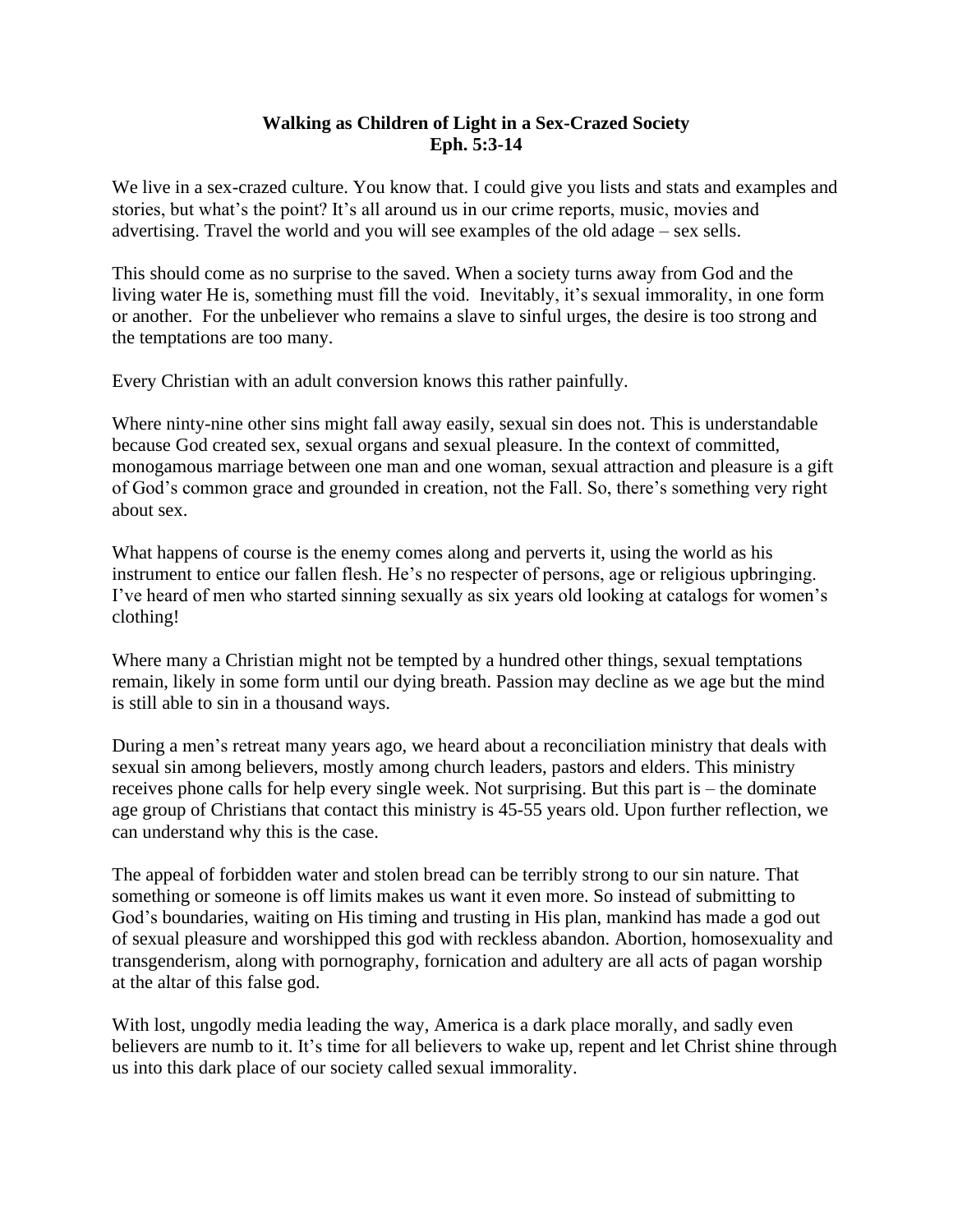To help us do this, we turn to Ephesian 5:3-14 (NASB, 1995).

<sup>3</sup> But sexual immorality or any impurity or greed must not even be mentioned among you, as is proper among saints; <sup>4</sup> and *there must be no* filthiness or foolish talk, or vulgar joking, which are not fitting, but rather giving of thanks.  $5$  For this you know with certainty, that no sexually immoral or impure or greedy person, which amounts to an idolater, has an inheritance in the kingdom of Christ and God.

<sup>6</sup> See that no one deceives you with empty words, for because of these things the wrath of God comes upon the sons of disobedience.<sup>7</sup> Therefore do not become partners with them;  $8$  for you were once darkness, but now you are light in the Lord; walk as children of light <sup>9</sup> (for the fruit of the light *consists* in all goodness, righteousness, and truth),  $^{10}$  as you try to learn what is pleasing to the Lord. <sup>11</sup> Do not participate in the useless deeds of darkness, but instead even expose them;  $12$  for it is disgraceful even to speak of the things which are done by them in secret.  $13$  But all things become visible when they are exposed by the light, for everything that becomes visible is light. <sup>14</sup> For this reason it says,

"Awake, sleeper, And arise from the dead, And Christ will shine on you."

## **This passage answers three important questions about walking in the light while living in a dark world of sexual sins.**

#### **First, what does it mean to walk as children of light?**

Answer, we abstain with sexually impure speech and replace it with holy gratitude (vv.3-4).

Paul lists out six sins. It's likely all of them are sexual in nature, given the context. He will later refer to them as deeds of darkness and the things done in secret.

The first three are typical of people living for self-indulgent pleasures instead of true love.

- 1. "Immorality" is porneia in Greek, covering all sexual activity outside the holy boundaries of marriage. This includes fornication (sex before marriage), adultery (sex outside of the marriage covenant), pornography, prostitution, etc. It echoes the  $7<sup>th</sup>$  commandment, "You shall not commit adultery."
- 2. "Impurity" describes dirty thoughts and actions associated with sexual sin; the unmentionables that are paraded in America's streets and pulsating through our fiber optic cables and WIFI airwaves.
- 3. "Greed" in this immediate context is unrestrained sexual lust or coveting or activity where the greedy think others exist for their gratification. Greed echoes the  $10<sup>th</sup>$  commandment, "You shall not covet what belongs to your neighbor."

The next three renounce sinful speech, likely of sexual nature or connotation. It's not a new list but a continuation of the first set. If the above rule your heart and life, these next three will come out of your mouth, for what fills the heart flows from the mouth.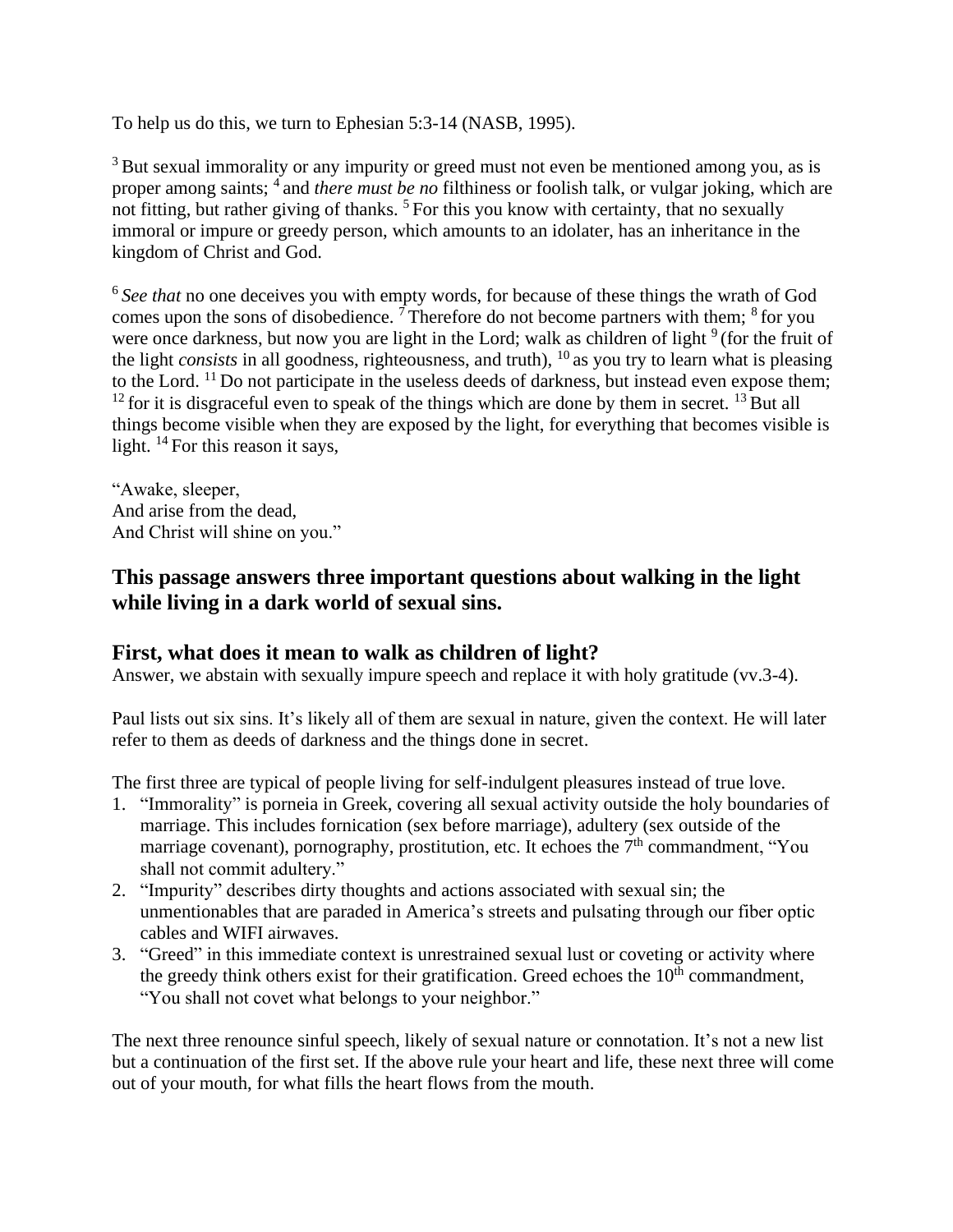- 4. "Filthiness" is dirty jokes, sexually suggestive speech, lewd comments, etc.
- 5. "Silly talk" is foolish talk moros in Greek dull, stupid chatter, silly twaddle, again with a sexual slant.
- 6. "Coarse jesting" is literally "well-turning" or versatile words, coarse or crass wit on display. It's taking an innocent comment or situation and being adept at turning it to something else through crude or coarse joking. Buffoonery, sexual innuendo, locker room talk, vulgar wit and double entendre, a phrase open to two interpretations, with one usually being risqué or vulgar.

This second list is often true of unsaved youth, esp. high school and college age males and females. It's a badge of honor among the lost to see how vulgar they can be.

Let it not even be named among you Christian! Paul goes beyond "don't do these things" to "don't even talk about them." We must diligently avoid detailed and prolonged conversation about the sexual sins of others because this can create an atmosphere in which they are tolerated, accepted and promoted. It can also become a means of temptation to our own hearts.

Instead, we should replace that kind of speech with holy thankfulness that encourages others to see God's good gifts in all of life.

Someone has well said – thanksgiving is almost a synonym for the Christian life.

Andrew T. Lincoln, writing for Word Biblical Commentary, said this: "Behind the contrast of these six vices with thanksgiving lies a fundamental issue. What is acknowledged as ultimate – God or  $\dots$  sensual gratification?"

# **Second, why should believers walk as children of light?**

Paul mentions four reasons why we should walk as offspring of Light.

- 1. Because deeds of darkness are not proper or fitting among holy ones (v.3 and v.4). These are the very things we have been set apart from!
- 2. Because those who practice such things will experience the wrath of God (vv.5-7). You know this deep down. You really, really know this, no one who habitually lives an unrepentant life of sexual sin has an inheritance in the kingdom of Christ and God. Let no antinomian deceive you with empty words of cheap grace. Let no preacher deceive you with a two-tier Christianity made up of believers and disciples. Let no one trick you into thinking that submission to the Lordship of Christ is optional. There is no salvation without repentance and no inheritance in the kingdom without submission to the King. Word commentary once again: "Those in bondage to their sexual appetites are not those over whom Christ and God rule." The work of God's grace breaks the habitual patterns of sin and we are commanded not to think otherwise. If the pursuit and abiding desire of one's life is sexual sin, that person gives irrefutable evidence of being unconverted.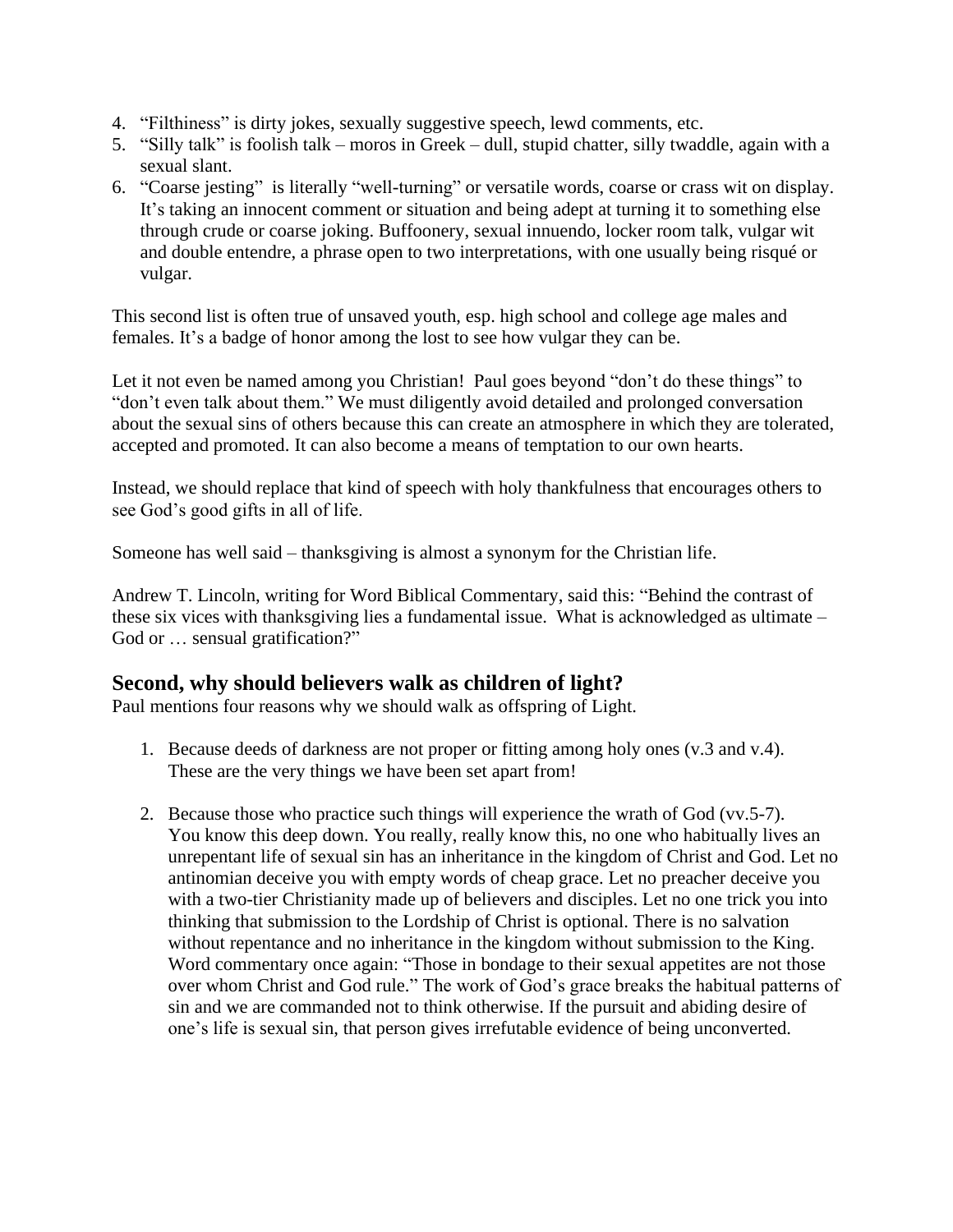3. Because your nature has changed (v.8).

That garbage is the old man, your former life, your B.C. life. But now you are by nature Light in the Lord! I Thess. 5:4-6 says "But you, brethren, are not in darkness … for you are all sons of light and sons of day. We are not of the night nor of darkness." Not only do you live in the light, you are light.

As the goodness of the juicy orange draws attention to the tree, so our goodness, righteousness and truth will draw attention to God as the Source.

4. Because it pleases the Lord (v.10). This one reason would be enough by itself! Those who have been saved from darkness to light want to know what pleases their Lord.

### **Third, then what do we do about the darkness?**

Don't go there  $(v.11a)$ . Shun the deeds, not the doers. Then expose it for what it is  $(v.11b-12)$ . These deeds are shameful and disgraceful even to speak openly about the things that take place in secret and need to be labeled and called out as such but even then, in a way that is discreet and guarded. As Expositor's Commentary puts it, "What has been done in the dark is best kept dark."

So how do we "expose them" if we aren't to even talk about them? By bringing the Light of Christ to bear on it (v.13). We expose them by our life in the light, letting the light of Christ shine through us and showing them up for what they really are. Word Commentary: "As believers refuse to join in evil actions and display a different quality of life, they cast their illuminating beam into the dark recesses of the surrounding society and will invariably show up its immoral practices for what they are."

If someone is bashing marriage in general and his wife in particular, you can expose this sin by extolling marriage, praising your wife, loving her well and showing appreciation of her in front of others.

The light of Christ will show sin as sin. It becomes obvious really "for everything that becomes visible is light."

In v.8 believers are called light, so "everything" here must refer to everyone who comes out of darkness into the light, to every believer. This is what happened to these Ephesian believers who were saved out of a permissive and immoral society. Everyone who becomes exposed or manifest by the light of Christ in a saving way is light from then on out by the transformation of their nature.

Here's the helpful J. B. Phillips translation: "It is even possible (after all, it happened with you!) for light to turn the thing it shines upon into light also."

So the first half of v.13 calls us to live in such a way that our light shines on the deeds of people in darkness and exposes them for what they really are, with the hope that the exposure will be used of God to show that person the nature of their actions and to respond to the light, so that the second half of v.13 is speaking of those dark people who become light themselves!